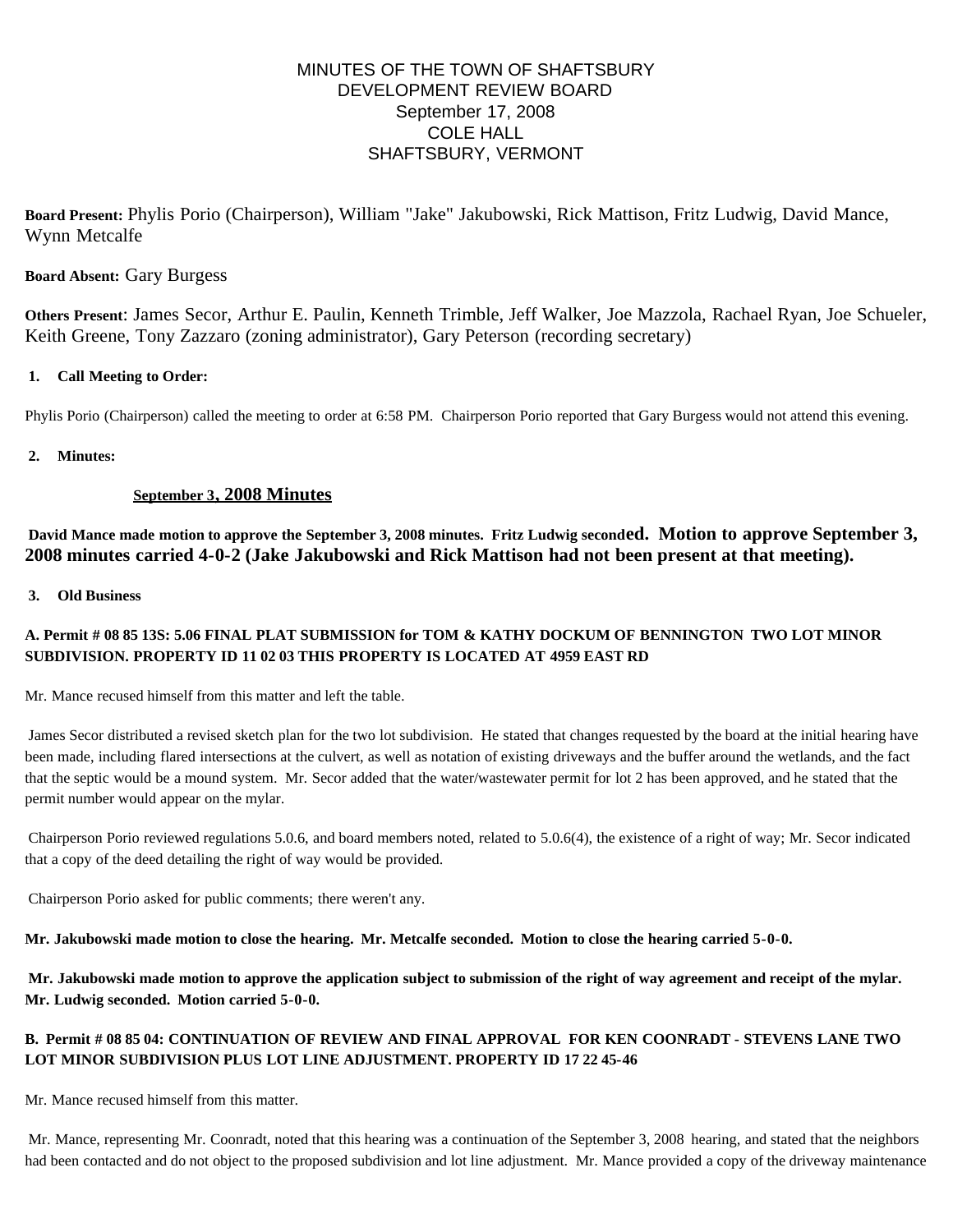agreement in which each owner of the two lots would share responsibility. Mr. Mance reminded the board that the curbcut had been approved in 1996, that lot 2 has a deferral, and he added that the water/wastewater permit for lot 1 was issued in the late 1990's when the permit was referred to as an EC permit.

Chairperson Porio asked for public comments; there weren't any.

**Mr. Jakubowski made motion to close the hearing. Mr. Metcalfe seconded. Motion to close the hearing carried 5-0-0.**

**Mr. Jakubowski made motion to approve the subdivision application and lot line adjustment. Mr. Ludwig seconded. Motion carried 5-0- 0.**

## **C. Permit #08 85 33 Zoning BYLAW 6.2 ROADSIDE COMMERCIAL (RC) DISTRICT AND 6.1.3.4.4. SITE PLAN APPROVAL JOSEPH SCHUELER 1835 VT RT 7A PARCEL I.D. 15 20 08**

Mr. Mance returned to the board table.

Joseph Schueler presented a site plan which the board reviewed. The board noted replacement of a split rail fence. Mr. Jakubowski asked if VTrans had seen the site plan, and Mr. Schueler presented a drawing which he stated VTrans had sent him and which served as the basis of the site plan. Mr. Schueler added that the loading area was only four inches above the driving surface and that large trucks seemed to have better access to that area.

Chairperson Porio asked for public comments; there weren't any.

**Mr. Mance made motion to close the hearing. Mr. Metcalfe seconded. Motion to close the hearing carried 6-0-0.**

## **Mr. Mance made motion to approve the site plan contingent on the final plan showing the location of the septic tank and that the note referring to berm plantings be changed. Mr. Jakubowski seconded. Motion carried 6-0-0.**

The board expressed appreciation to Mr. Schueler for responding to earlier board concerns and presenting a more comprehensive site plan.

Mr. Jakubowski agreed to write the decision for this application.

**4. New Business**

# **A. Permit #08 86 24: 6.3. COMMERCIAL INDUSTRIAL (CI) DISTRICTS ARTHUR PAULIN 1250 VT RT 7A PROPERTY ID 15 20 36. TO INSTALL A NEW DIESEL PUMP ISLAND AND CANOPY.**

Mr. Secor presented a site plan for the installation of a new diesel pump island at the rear corner of the property. Mr. Secor stated that the pump island would dispense both on-road and off-road diesel, and explained that the location of the new island was determined after testing the turning radius for large trucks which would be using the pumps. Mr. Secor stated that he was applying for a variance for the canopy and the setback requirement.

Arthur Paulin, owner of the property and business, described how the underground tanks have been replaced/upgraded. Mr. Paulin stated that he intended to sell heating oil from the pump which currently is used for diesel and kerosene, and he and Mr. Secor described the new tank for that pump and its three separate compartments which would afford the opportunity to distribute additional products such as kerosene and biodiesel.

There was discussion related to safety concerns when trucks enter and exit the property. One suggestion was to maintain a one-way flow of traffic through the property and new pump island by putting directional arrows on the travel surface and a sign near the edge of the berm.

Board members raised additional concerns related to the lighting for the new pump canopy, the new island's hours of operation and level of afterhours noise, and density coverage (zoning bylaw 6.4.3). Mr. Jakubowski also expressed concern about the level of contamination where the existing diesel/kerosene pump is located.

Chairperson Porio asked for public comments. Board member David Mance, speaking a resident of the village, stated that diesel truck traffic occurs at all hours in the town and undermines the stereotypic picture of a bucolic, Vermont village.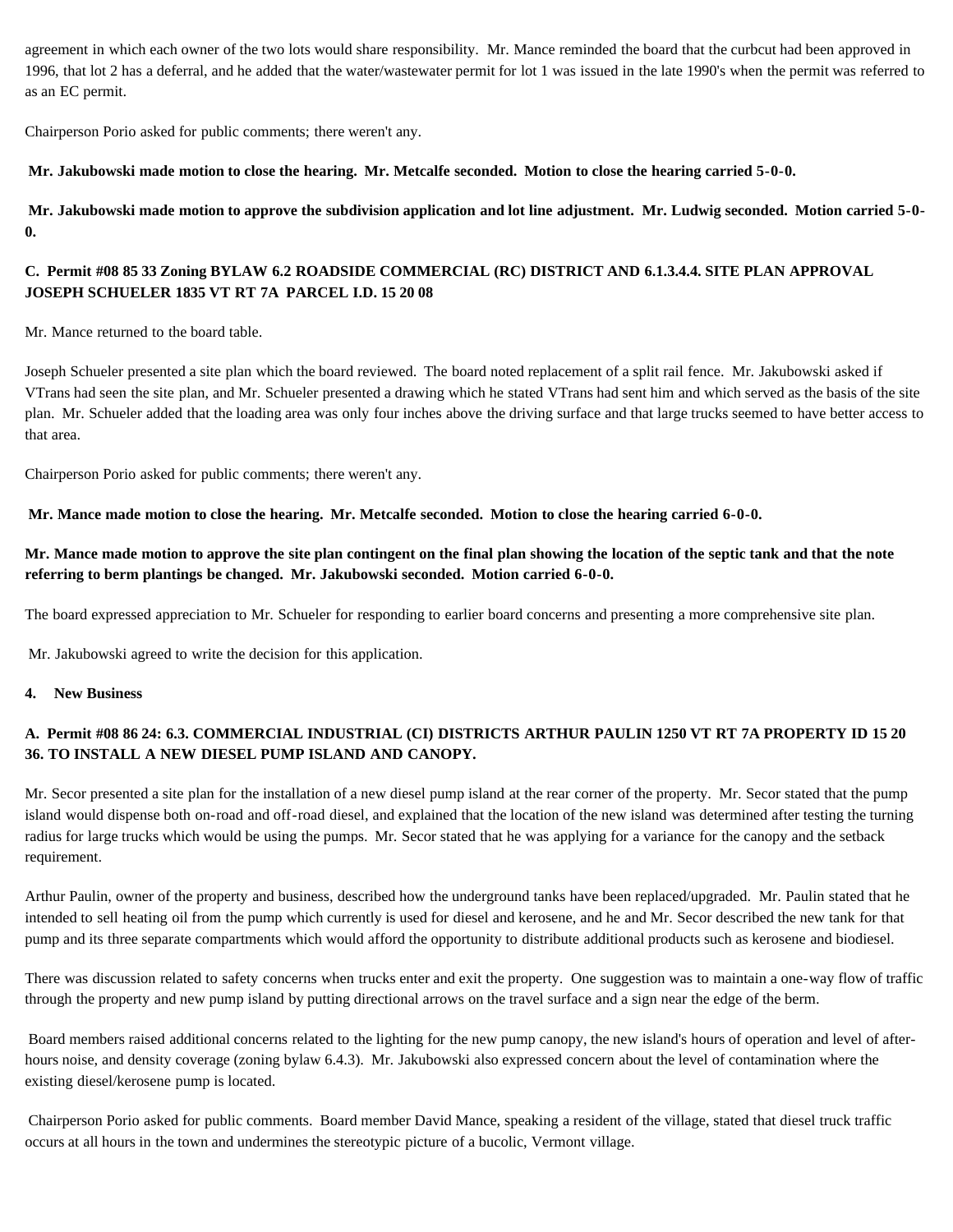#### **Mr. Mance made motion to continue the hearing. Mr. Jakubowski seconded. Motion to continue the hearing carried 6-0-0.**

Mr. Paulin expressed concern that the permit process may take so long that he won't be able to offer heating oil this winter.

Board members stated that the next hearing on this application should be warned for a variance and conditional use for a twenty-four hour diesel fuel distribution operation, and be scheduled for October 15, 2008.

## **B. Permit # 08 86 22 : 4.2.3.1 CUSTOMARY HOME OCCUPATION FOR MOBILE AUTO REPAIR SERVICE. JEFF WALKER IS THE APPLICANT AND OWNER OF THIS PROPERTY LOCATED AT 17 LEDGELY DR. ID 17 22 39**

Jeff Walker described his plan to operate a mobile auto repair service and respond to requests from motorists who have broken down. He stated that he intended to obtain a truck or van, did not intend to operate a tow truck, and would not do any repair work at the property, He added that he would store all his tools in his vehicle or the existing garage. Mr. Walker estimated the garage dimensions as 19 x 16 feet and indicated the only other business space on the property would be for office work. He stated that he is in the process of purchasing this property where he now lives, and provided letters from neighbors indicating that they did not object to the existence of the business.

The board determined that the property is in a VC-1 zone. Mr. Mance asked about the storage of waste oil, and Mr. Walker indicated that he would store waste oil in a container on his truck/van before taking it to a disposal site. Mr. Walker stated that he has sold a couple of cars which had been parked on the property, and noted that an individual may sell twelve cars per year before needing to secure license.

Mr. Walker stated that the primary reason for the application was for advertising purposes and expressed a desire to erect a 3 x 8 foot sign on the property to publicize the business. The board determined that he would be permitted either a one-sided  $2 \times 4$  sign or  $2 \times 2$  sign with writing on each side. Board members expressed concern about this business changing the character of the neighborhood and wondered whether this business could be considered customary in a residential area.

Chairperson Porio asked for public comments; there weren't any.

#### **Mr. Mance made motion to continue the hearing. Mr. Jakubowski seconded. Motion to continue the hearing carried 6-0-0.**

# **C. Permit # 08 86 28: 5.01 APPLICABILITY LOT LINE ADJUSTMENT PARCEL 17 21 47 DORIS AND NANCY BAILEY AND PARCEL # 17 21 46 RUTH O'DELL. BOTH LOCATED ON MEADOW LANE**

Mr. Mance recused himself from this matter, and left the table.

Mr. Mance presented a map of the properties and described how a .03 acre shift in the lot line would result in a tree on the O'Dell property moving to the Bailey property. Mr. Mance provided a letter from the state which indicated this action was non-significant and he stated that the changes in lot sizes did not affect existing conformity with zoning requirements.

#### **Mr. Metcalfe made motion to approve the lot line adjustment. Mr. Ludwig seconded. Motion carried 5-0-0.**

## **D. Permit # 08 86 29: 5.01 APPLICABILITY LOT LINE ADJUSTMENT PARCEL 06 20 18 FRITZ LUDWIG AND PARCEL # 06 20 18.2 DAVID MANCE. BOTH LOCATED ON WEST MT ROAD**

Mr. Ludwig and Mr. Mance each recused himself from the matter, and left the table.

Mr. Ludwig and Mr. Mance presented a map of the two adjacent parcels, and described the lot line shift which would add 9.8 acres to Mr. Mance's parcel and give him better access to his woodlot.

#### **Mr. Mattison made motion to approve the lot line adjustment. Mr. Metcalfe seconded. Motion carried 4-0-0.**

#### **5. Other Business:**

Mr. Ludwig and Mr. Mance returned to the board table.

Chairperson Porio noted the receipt of a letter from the Natural Resources Board related to an amendment to a Dailey land use permit, and asked that it be put in the appropriate Dailey file.